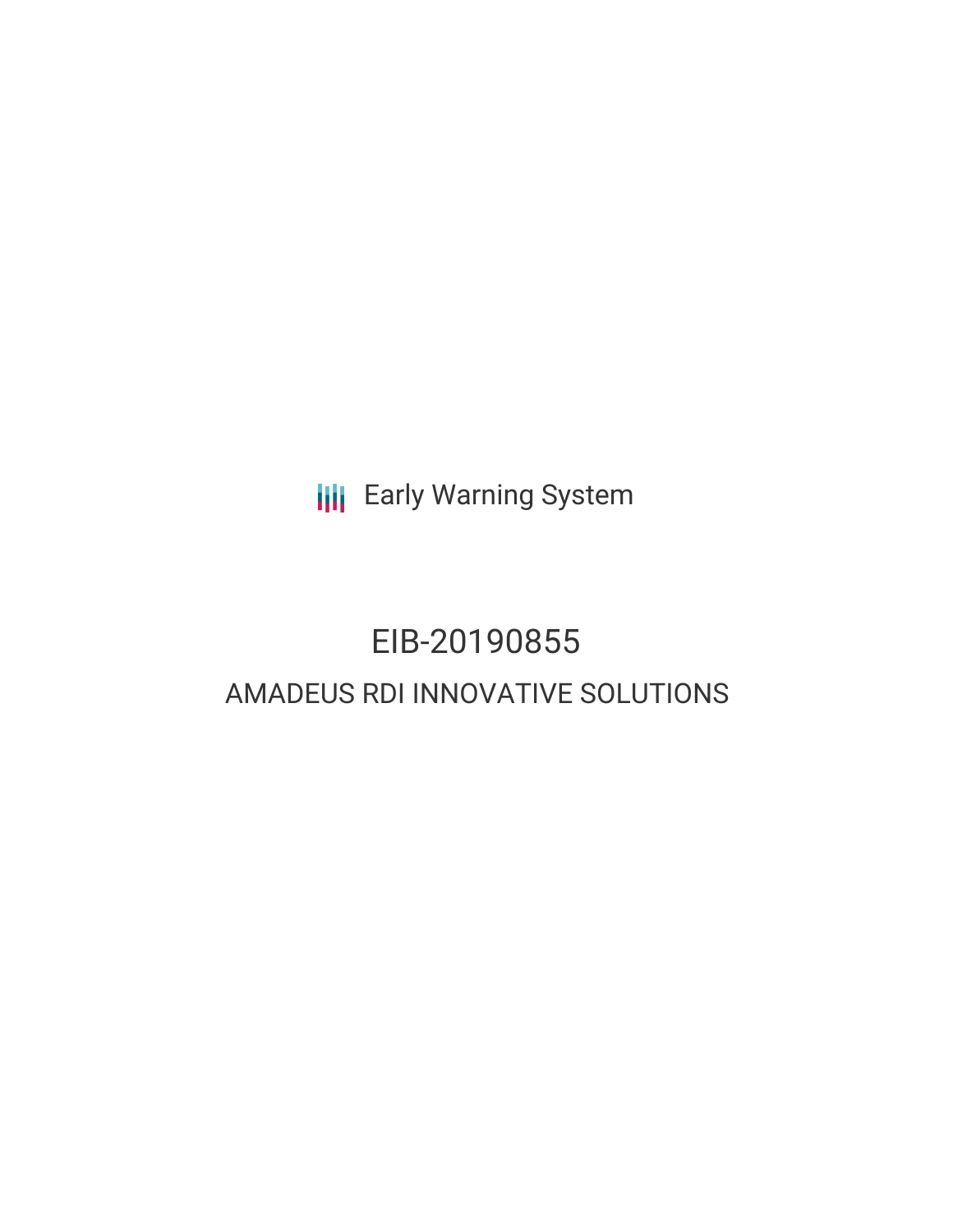

#### **Quick Facts**

| <b>Countries</b>               | France                         |
|--------------------------------|--------------------------------|
| <b>Financial Institutions</b>  | European Investment Bank (EIB) |
| <b>Status</b>                  | Proposed                       |
| <b>Bank Risk Rating</b>        | U                              |
| <b>Borrower</b>                | AMADEUS IT GROUP SA            |
| <b>Sectors</b>                 | Industry and Trade             |
| <b>Investment Type(s)</b>      | Loan                           |
| <b>Investment Amount (USD)</b> | \$238.68 million               |
| <b>Loan Amount (USD)</b>       | \$238.68 million               |
| <b>Project Cost (USD)</b>      | \$477.37 million               |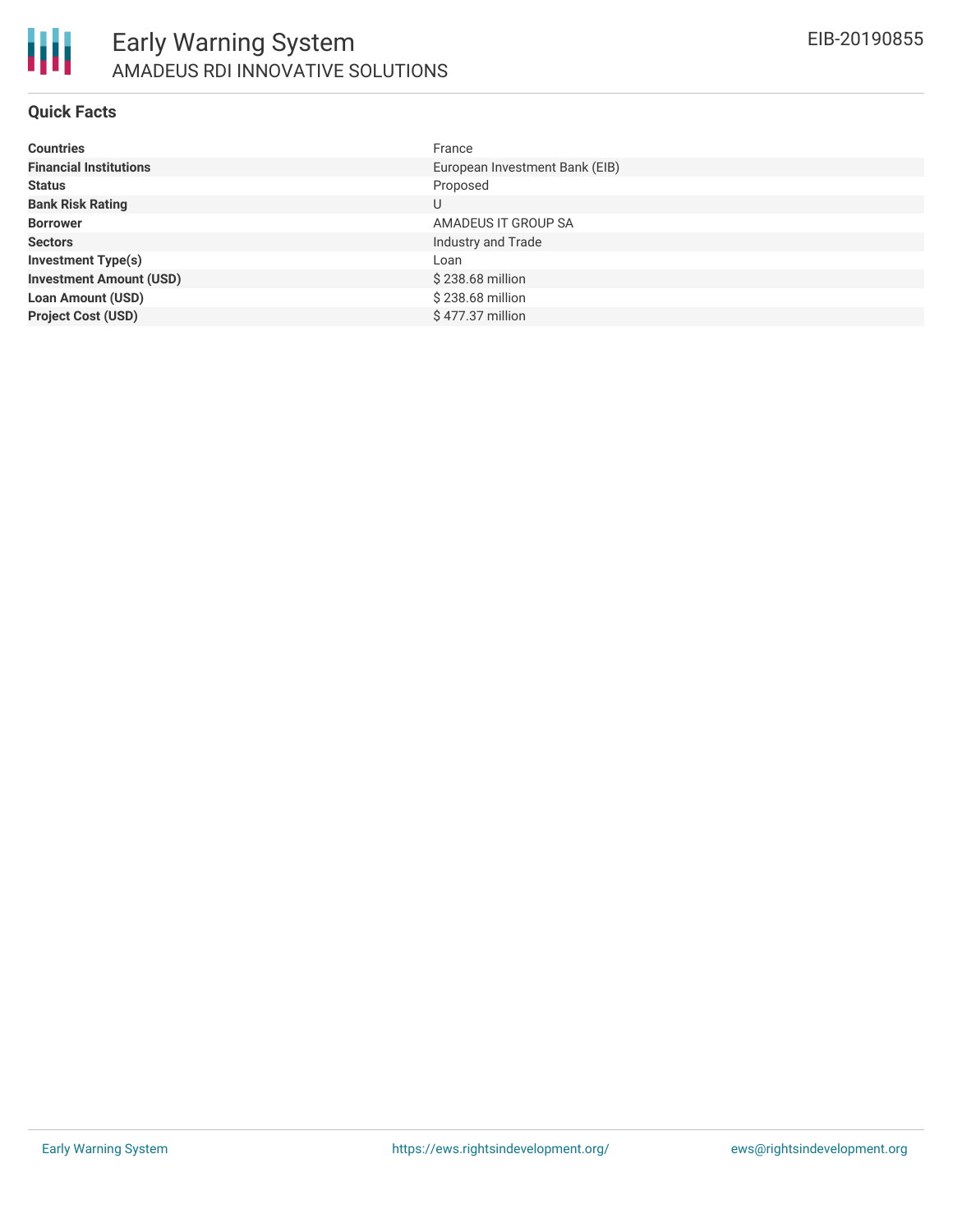

### **Project Description**

According to EIB website, the project concerns the Research & Development (R&D) activities for the development of a wide variety of new technologies and features that will be used in the different software products by airlines, airports, travel agencies and railway operators. It aims to improve and expand the promoter's product and solution offering. The new developments include, among others, software frameworks, cloud migration tools, customer experience and loyalty management applications.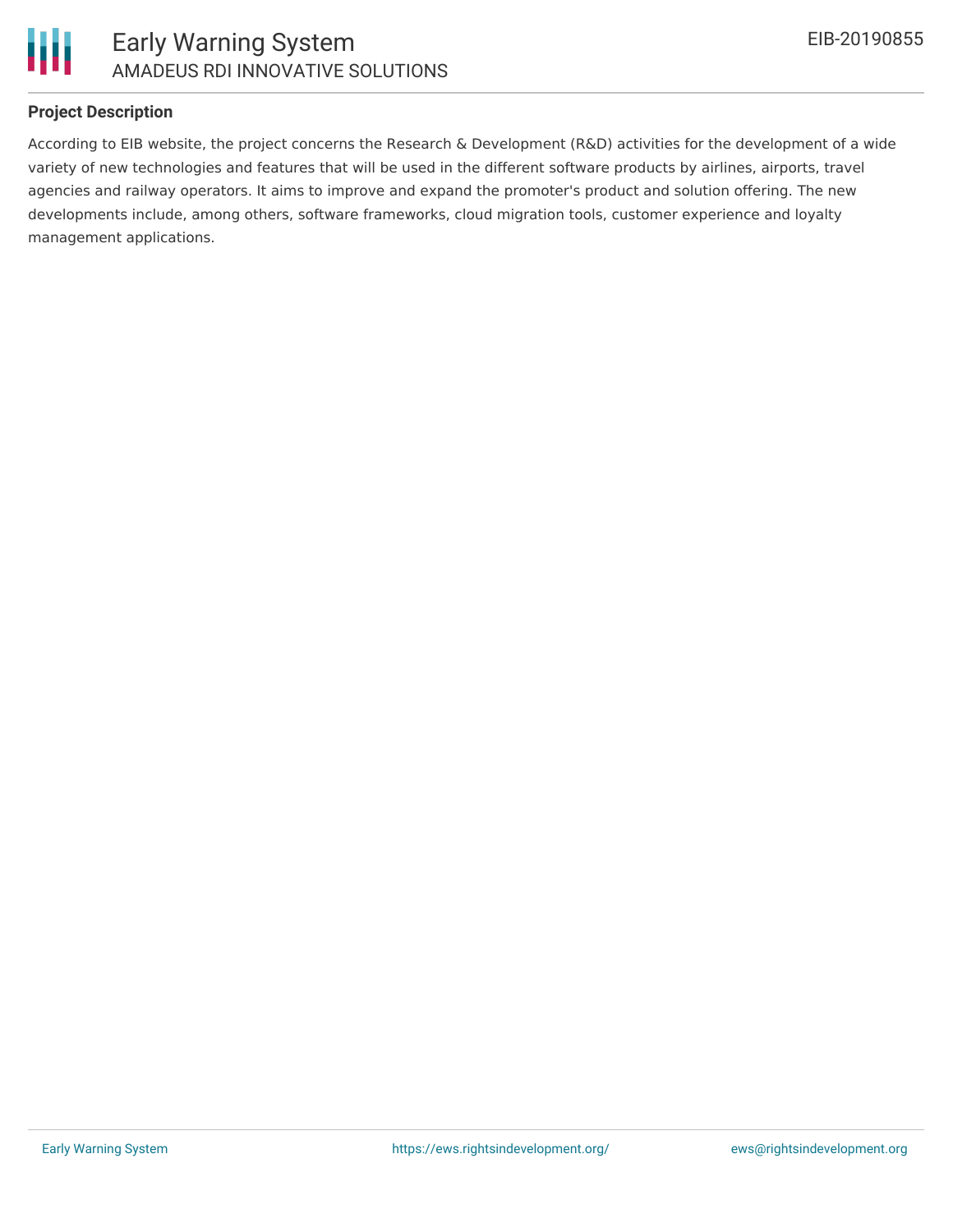

## Early Warning System AMADEUS RDI INNOVATIVE SOLUTIONS

#### **Investment Description**

European Investment Bank (EIB)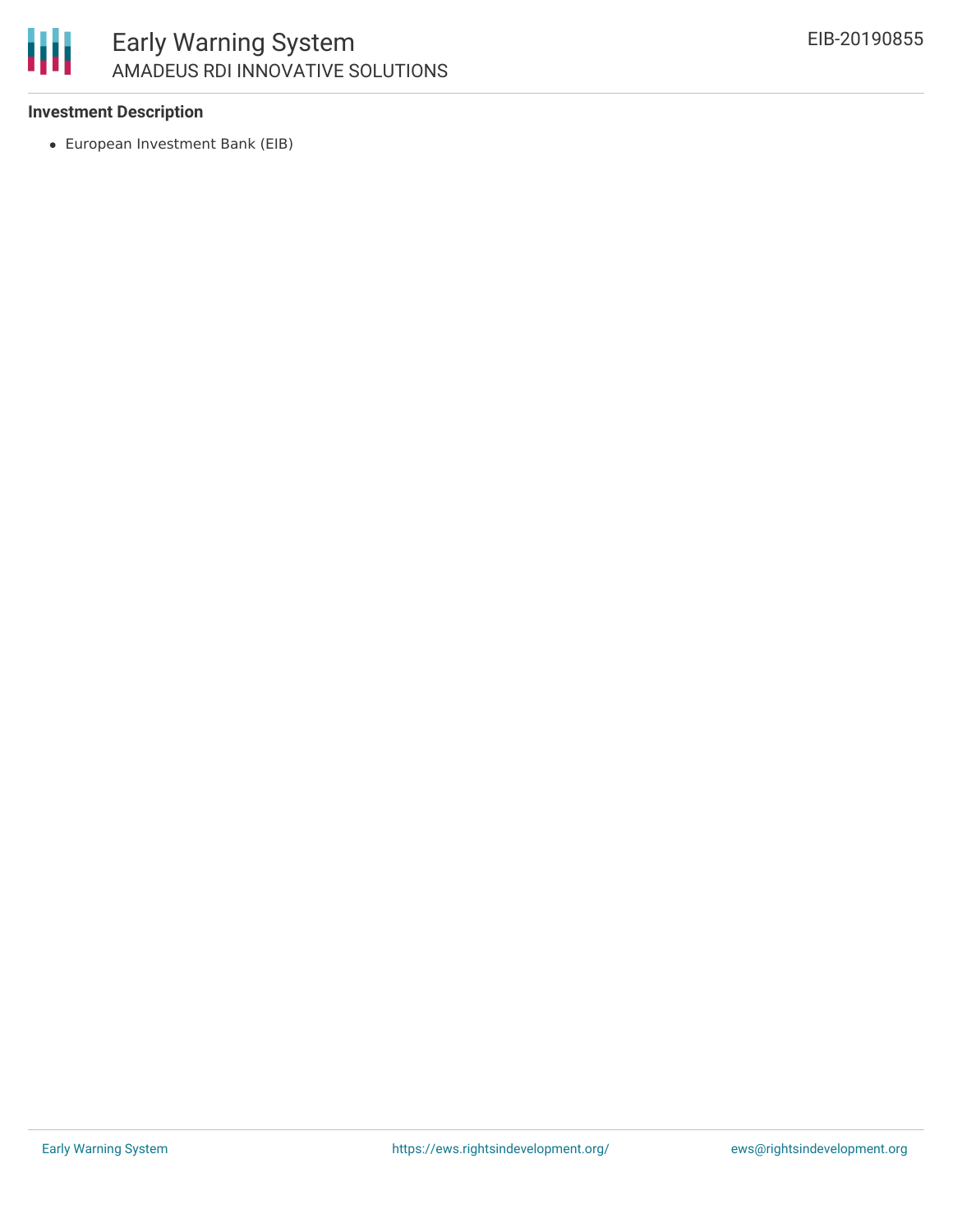

## Early Warning System AMADEUS RDI INNOVATIVE SOLUTIONS

| <b>Private Actor 1</b>   | <b>Private Actor</b><br><b>Role</b> | <b>Private Actor</b><br>Sector | <b>Relation</b>          | <b>Private Actor 2</b> | <b>Private Actor</b><br>2 Role | <b>Private Actor</b><br>2 Sector |
|--------------------------|-------------------------------------|--------------------------------|--------------------------|------------------------|--------------------------------|----------------------------------|
| $\overline{\phantom{0}}$ | $\overline{\phantom{a}}$            | $\overline{\phantom{0}}$       | $\overline{\phantom{0}}$ | AMADEUS IT GROUP SA    | Client                         | $\overline{\phantom{0}}$         |